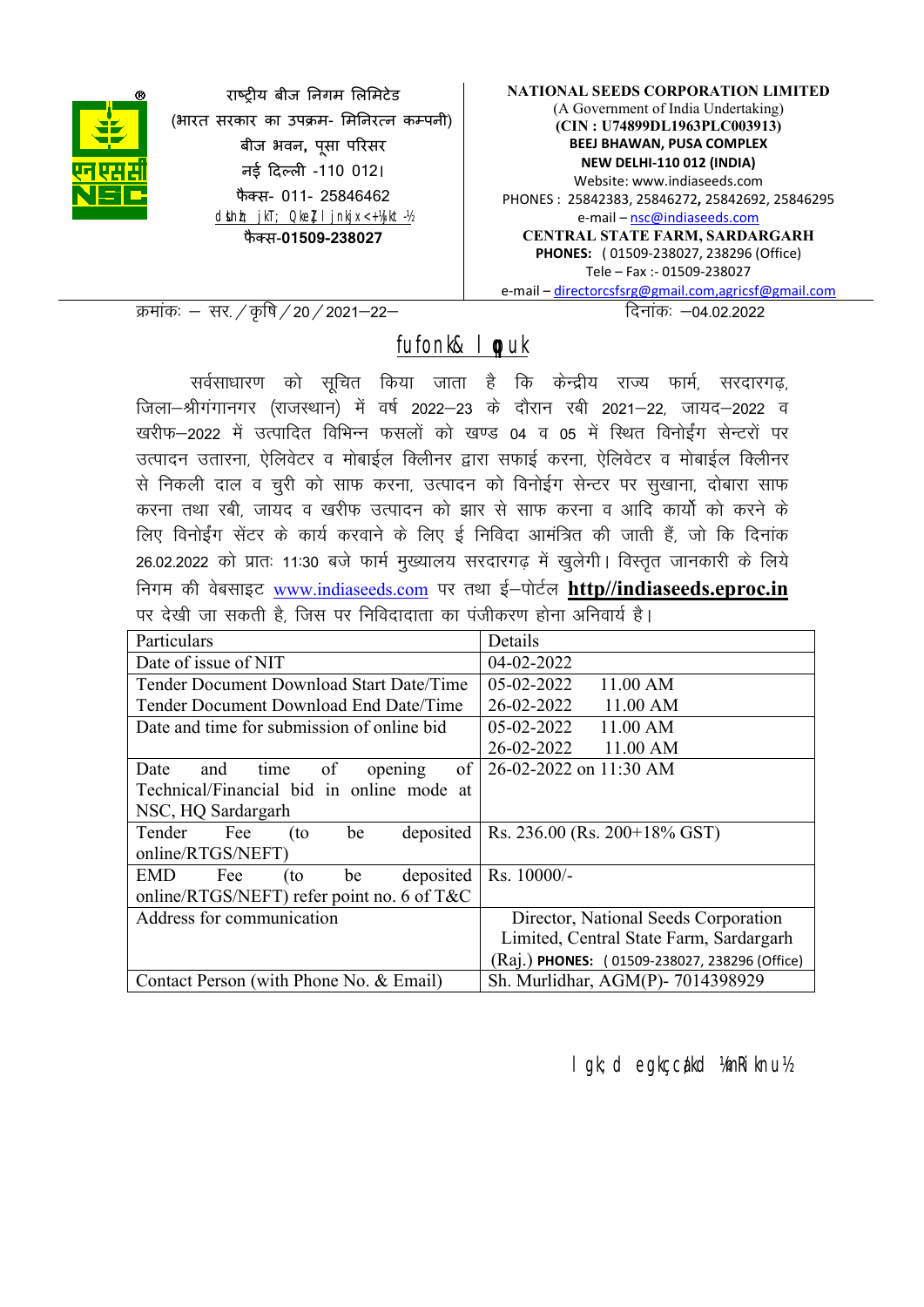राष्ट्रीय बीज निगम लिमिटेड भारत सरकार का उपक्रम केन्द्रीय राज्य फार्म सरदारगढ़

## तकनीकी निविदा प्रपत्र

सेवा में,

श्रीमान निदेशक केन्द्रीय राज्य फार्म सरदारगढ निविदा दिनांक 26.02.2022 के शर्तों के अनुसार निम्नांकित दस्तावेज सलंग्न कर तकनीकी तुलना हेतु प्रेषित है।

## vfuok; *l* nLrkost

| क0स0 | विवरण                                 | सलंग्नक (हां या नही) |
|------|---------------------------------------|----------------------|
|      | ' आधार कार्ड की प्रतिलिपि             |                      |
|      | पैन कार्ड की प्रतिलिपि                |                      |
|      | फर्म रजिस्ट्रेशन प्रमाण पत्र (यदि हो) |                      |

निविदादाता के हस्ताक्षर मय सील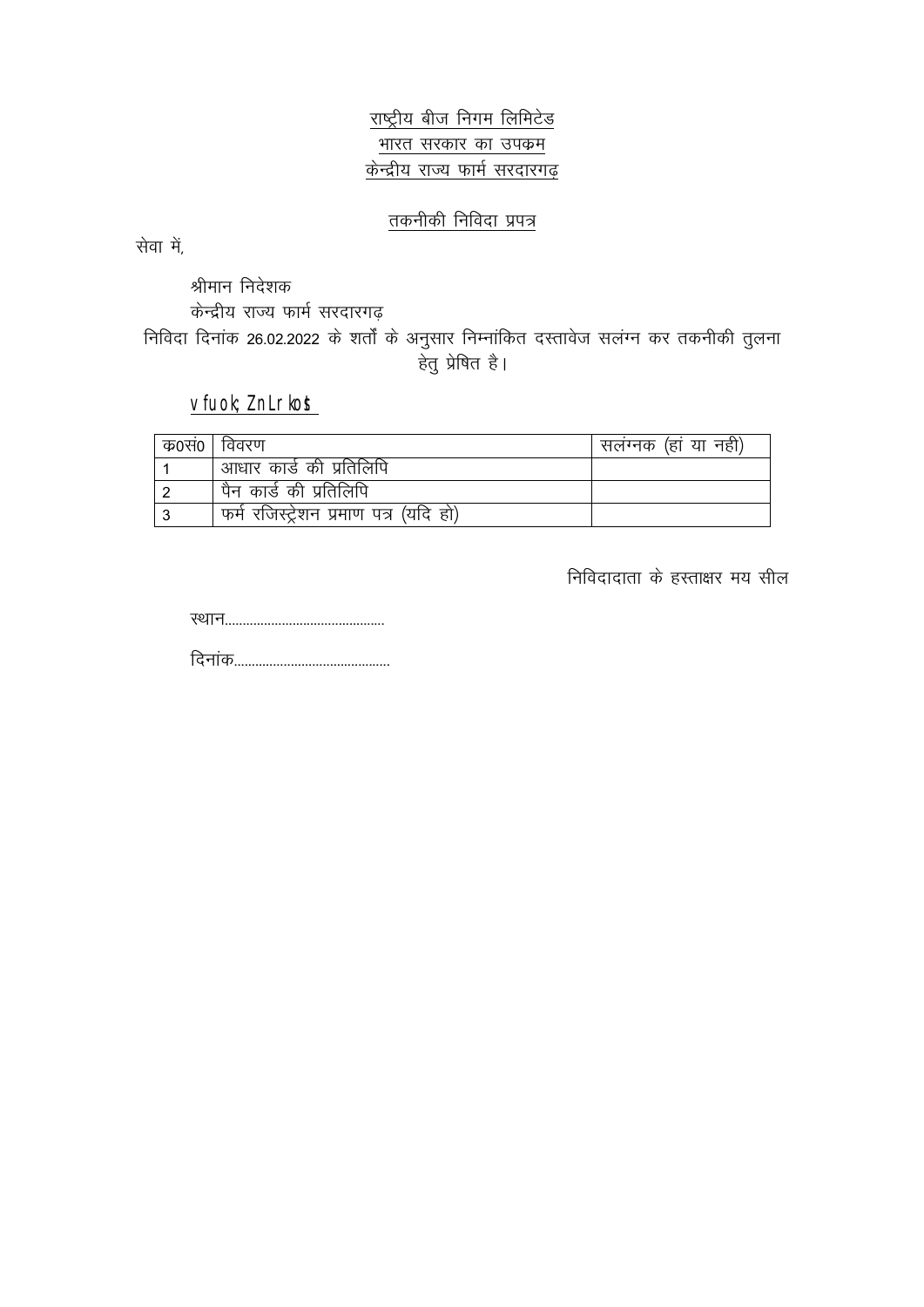## INSTRUCTIONS TO BIDDER – ONLINE MODE

## DEFINITIONS:

- $\geq$  C1 India Private Limited: Service provider to provide the e-Tendering Software.
- NSCL e-Procurement Portal: An e-tendering portal of National Seeds Corporation Limited ("NSCL") introduced for the process of e-tendering which can be accessed on https://indiaseeds.eproc.in.

## I. ACCESSING / PURCHASING OF BID DOCUMENTS :

 It is mandatory for all the bidders to have Class-III Digital Signature Certificate (With Both DSC Components, i.e. Signing & Encryption) from any of the licensed Certifying Agency under CCA, Ministry of Electronics and Information Technology, Government of India to participate in e-tendering portal of NSCL. Bidders can see the list of licensed CA's from the link www.cca.gov.in C1 India Pvt. Ltd. also facilitate Class III Digital Signature Certificate (With Both DSC Components, i.e. Signing  $&$  Encryption) to the bidders. Bidder may contact C1 India Pvt. Ltd. at mobile no. +91-8130606629 for DSC related queries or can email at vikas.kumar@c1india.com

 To participate in the e-bid, it is mandatory for the Applicants to get themselves registered with the NSCL e-Tendering Portal (https://indiaseeds.eproc.in) to have a user ID & Password which has to be obtained by submitting a non-refundable annual registration charges of Rs. 3416/- inclusive of all taxes through online mode. Validity of Registration is 1 year.

• The amendments / clarifications to the tender, if any, will be posted on the NSCL e-Tendering Portal (https://indiaseeds.eproc.in).

 To participate in bidding, bidders have to pay EMD (refundable) as per the amount mentioned in the tender document online through NEFT/RTGS after generating E-challan from https://indiaseeds.eproc.in.

 To participate in bidding, bidders have to pay Tender Processing Fee of Rs. 570/ inclusive of all taxes (Non-refundable) through online mode (internet banking/debit card/credit card).

 The Bidder may modify or withdraw their bid after submission prior to the Bid Due Date. No Bid shall be modified or withdrawn by the Bidder after the Bid Due Date and and Time.

 Both 'EMD' and 'Tender Document Fee' are mentioned in individual tender document as published at NSCL e-Tendering Portal (https://indiaseeds.eproc.in).

 For helpdesk, please contact e-Tendering Cell and Help Desk Support Monday to Friday Ph: 0124-4302033/36/37, nsclsupport@c1india.com.

It is highly recommended that the bidders should not to wait till the last date of bid submission to avoid complications like internet connectivity issue, network problems, system crash down, power failure, browser compatibility issue, system compatibility issue, improper digital signature certificate problem etc. In view of this context, neither M/s National Seeds Corporation Limited nor M/s. C1 India Pvt. Ltd will be responsible for such eventualities.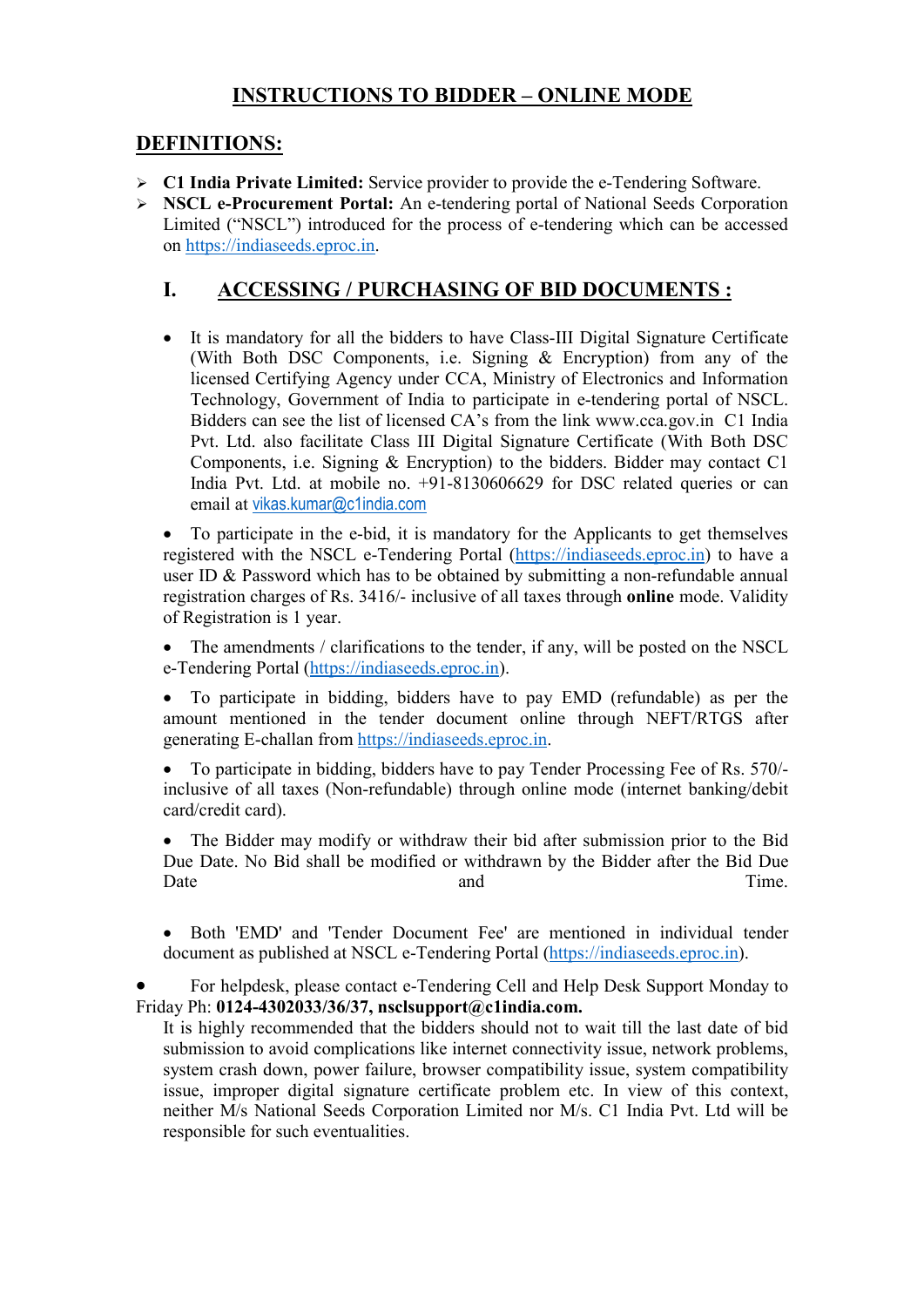

राष्टीय बीज निगम लिमिटेड (भारत सरकार का उपक्रम- मिनिरत्न कम्पनी) बीज भवन, पू सा परसर नई दिल्ली -110 012। फैक्स- 011- 25846462 dsUnh; jkT; Qkel I jnkjx<+ 14jkt-12 फैक्स-01509-238027

#### NATIONAL SEEDS CORPORATION LIMITED (A Government of India Undertaking) (CIN : U74899DL1963PLC003913) BEEJ BHAWAN, PUSA COMPLEX NEW DELHI-110 012 (INDIA) Website: www.indiaseeds.com PHONES : 25842383, 25846272, 25842692, 25846295 e-mail – nsc@indiaseeds.com CENTRAL STATE FARM, SARDARGARH PHONES: ( 01509-238027, 238296 (Office) Tele – Fax :- 01509-238027 e-mail – directorcsfsrg@gmail.com,agricsf@gmail.com

#### क्रमांकः – सर. / कृषि / 20 / 2021–22  $\sqrt{2}$

## foukb $\lambda$  l $\lambda$ j ij o"kZ 2022&23 esich 2021&22] tk;n 2022 ,oa [kjhQ 2022 mRiknu dks mrkjuk] I Qkb $\bar{l}$  djuk vkfn dk;ka dh fu;e o 'kra

- 1. - निविदादाता द्वारा ई–निविदा में भाग लेने हेतु निविदा शुल्क 236 /– रुपये( $\mathrm{GST}$  सहित) तथा धरोहर राशि रूपये 10000 /  $-$ (रुपये दस हजार मात्र) ऑनलाइन / RTGS माध्यम से नेशनल सीडस कॉरपोरेशन लिमिटेड सरदारगढ के खाते में (SBI खाता संख्या 34032829868, IFSC-SBIN0007774) जमा करना अनिवार्य होगा। सभी फसलों का उत्पादन उतारने का बिल सफाई के बाद वास्तविक वजन पर बनेगा।
- 2. सफल निविदादाता घोषित होने के बाद यदि निविदादाता किसी भी कारण से निविदा वापिस लेता है अथवा कार्य करने से मना करता है तो उसकी धरोहर राशि को जब्त कर लिया जायेगा।
- 3. असफल निविदादाता को धरोहर राशि बिना ब्याज के टेण्डर के 15 दिनों के भीतर वापिस कर दी जायेगी।
- 4. वने, सरसों, दाल व चूरी आदि के उत्पादन को उतारने के तुरन्त बाद ही ऐलीवेटर या मोबाईल प्लांट से सफाई करनी होगी।
- 5. उत्पादन को बार-बार उलट-पूलट कर सुखाना होगा तथा इकट़ठा करके शाम को ढ़कना होगा।
- 6- ckFkw ,oa dpjk fouksbZax lsVaj ls vyx] bZapktZ ds }kjk fu/kkZfjr LFkku ij Mkyuk gksxk ,oa ;fn djkgk vkfn dh आवश्यकता होती है तो वह फार्म उपलब्ध करवा देगा।
- 7. वाल व चूरी की सफाई का बिल गोदाम में दी गयी मात्रा के आधार पर किया जायेगा।
- 8. ट्रेक्टर ट्रॉली एवं ट्रक को खाली करने के बाद तुरन्त साफ करना होगा।
- 9. ऐलीवेटर या मोबाईल प्लान्ट पर वैरायटी बदलने पर प्रभारी के निर्देशानुसार अच्छी तरह सफाई करनी होगी, जिससे दसरी प्रजाति का मिश्रण न हो।
- 10. खराब मौसम में जैसे आंधी, तुफान एवं बरसात के समय उत्पादन को तिरपाल से ढ़कना होगा।
- 11. कार्य उच्च अधिकारियों एवं विनोईंग सेंटर ईंचार्ज के आदेशानुसार करना होगा अन्यथा उत्पादन खराब होने पर ठेकेदार की जिम्मेदारी होगी।
- 12. प्रार्म के किसी भी अधिकारी/कर्मचारी व फार्म पर आने वाले किसी भी व्यक्ति के साथ अभद्र व्यवहार करने पर ठेकेदार का ठेका रदद करके अग्रिम धरोहर राशि जब्त कर ली जायेगी।
- 13. सफल बोलीदाता को ठेके के सम्बन्ध में एक समझौते (एग्रीमेन्ट) पर हस्ताक्षर करने होंगे, इसके लिये ठेकेदार को रूपये 100/ – का नॉन ज्यूडिशियल स्टाम्प पेपर फार्म को उपलब्ध करवाना होगा।
- 14. व्यार्थ के दौरान मजदूरों के साथ किसी भी प्रकार की घटना / दुर्घटना की सम्पूर्ण जिम्मेदारी ठेकेदार की होगी।
- 15. विकेदार को निविदा के साथ पेन नं0, आधार कार्ड व बैंक खाते की पासबुक की फोटो प्रति लगानी होगी। सभी भूगतान आर0टी0जी0एस0 / चैक / एन0ई0एफ0टी0 द्वारा किये जायेगें। कोई भी भूगतान नगद नही दिया जायेगा।
- 16. निदेशक केन्द्रीय राज्य फार्म सरदारगढ को बिना किसी कारण से किसी भी समय निविदा निरस्त करने का अधिकार सरक्षित रहेगा।
- 17. यदि किसी कार्य को करते समय फार्म सम्पति को किसी भी प्रकार का नकसान ठेकेदार या उसकी लेबर द्वारा किया जाता है तो अनुमानित नुकसान की कटौती ठेकेदार के बिल से की जायेगी।
- 18. यदि निविदा में पंजीकृत फर्म द्वारा भाग लिया जाता है तो फर्म से सम्बन्धित सभी प्रकार के कागजात निविदा के साथ प्रस्तुत करने होंगें।
- 19. यदि किसी भी पद या मामले में एन.एस.सी. और दूसरे पक्ष के बीच कोई विवाद उत्पन्न होता है तो दोनो पक्ष आपसी समझ और चर्चा के माध्यम से इसे हल करने का विकल्प चुनेंगे। यदि चर्चा के बाद भी विवाद बना रहता है तो मध्यस्थता और सुलह अधिनियम 1996 के प्रावधान के तहत मुद्दों को हल करने के लिये पार्टियों पर बाध्यकारी होगा। इस प्रावधान के तहत अध्यक्ष सह प्रबन्ध निदेशक, एन.एस.सी. दोनो पक्षों की सहमति से मुद्दे को हल करने के लिये एक मध्यस्थ नियुक्त करेगा और दोनो पक्षों को निर्णय का पालन करना होगा। दोनों पक्ष न्यायालय में जाने से पहले मध्यस्थता के माध्यम से विवाद को हल करने के लिये बाध्य होंगे। मध्यस्थता नई दिल्ली में और अंग्रेजी भाषा में आयोजित की जायेगी। न्यायालय क्षेत्र दिल्ली होगा।
- 20. कार्य की अवधि वर्ष 2022-23 तक रहेगी।